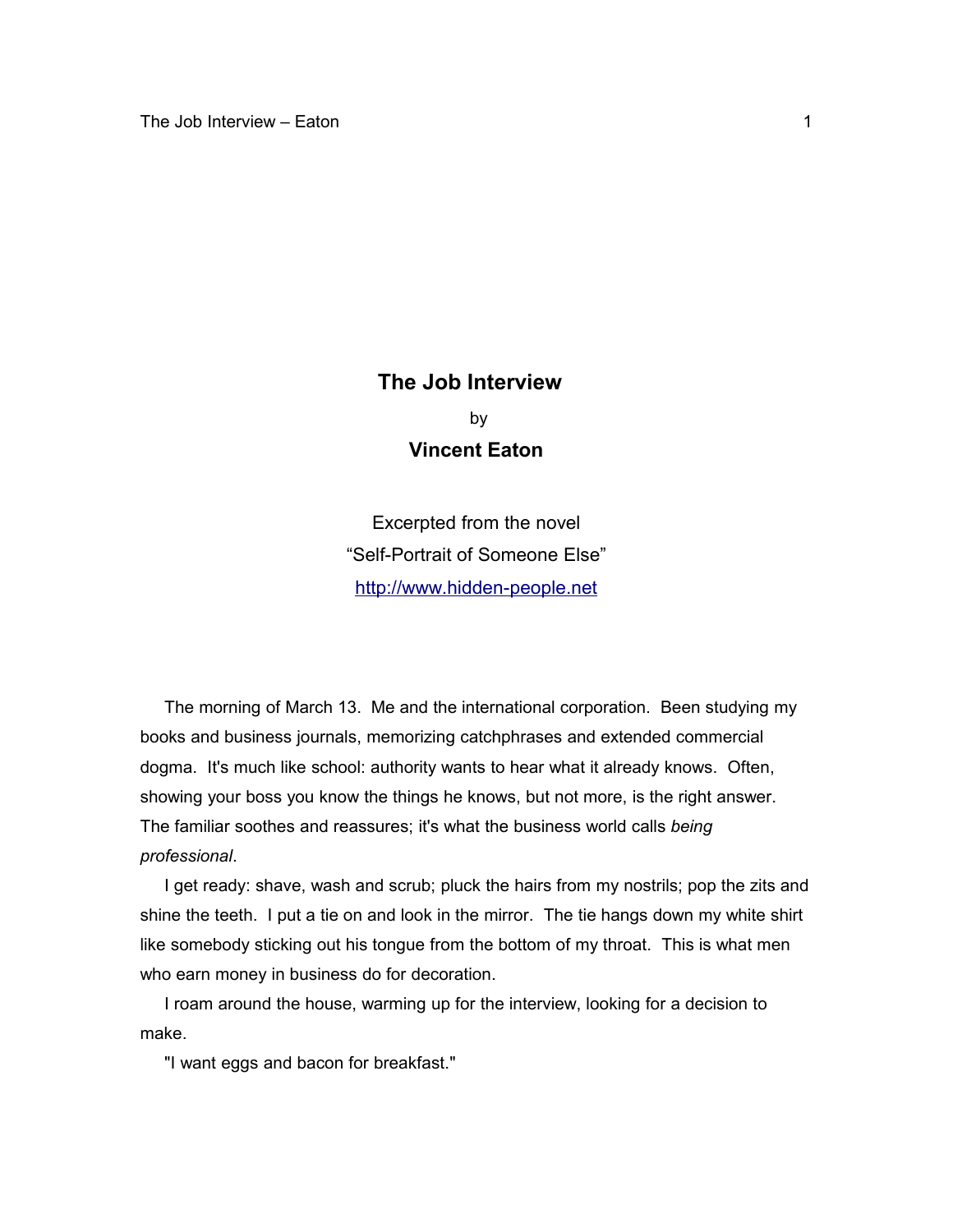Alisa Peck, my live-in fiancee, hurried by me. "Sorry, I'm late for work. You'll have to make them yourself. Good luck. You look great with a tie. 'Bye! And don't forget to mention my father."

A kiss, Alisa is gone.

 So I have some cold cereal and sip my instant coffee and wonder whether what I'm about to do is something I really want to do. Or should do. But I have to do it. And it's already nine o'clock. In an hour I'll be in an office. With luck, in two hours I'll be out of the office and it'll be all over and I'll be free. Think positive.

 Yeah, that's it, that's what one of my books told me. Positive. I'm getting the hang of being a business entity.

 I rinse my coffee cup and pour the rest of the cereal down the drain. Better get a move on: got several L.A. suburbs and a couple of major traffic jams to get through before hitting Century Blvd and the money mile where this corporation calls home.

While driving I go over some lessons. Repeat after me, says a teacher in my mind:

 Planning, organization and control are three principal means of coordinating marketing activities.

Right. Got it. Click: I lock it into my brain.

 The ideal management candidates who should be groomed are those with personal qualities like the ability to communicate and an inquiring mind.

 Oh, dear, dear God, do I really think this - do I know it? Is this some species of knowledge that is replacing parts of my brain that used to be the real me? No, no, Tim, don't worry in that direction. All this you're repeating is just something to say in case the guy opposite me wants to hear that sort of thing.

 I arrive: a big building swallowing up a whole city block of expensive business district real estate. At ground level little people disappear through two huge revolving doors.

 I find a car park and sit there, taking out my folder of information - notes I've made on the business world and the things they want to hear. I scan them, my mind recognizing the syllables and the commas. They're me.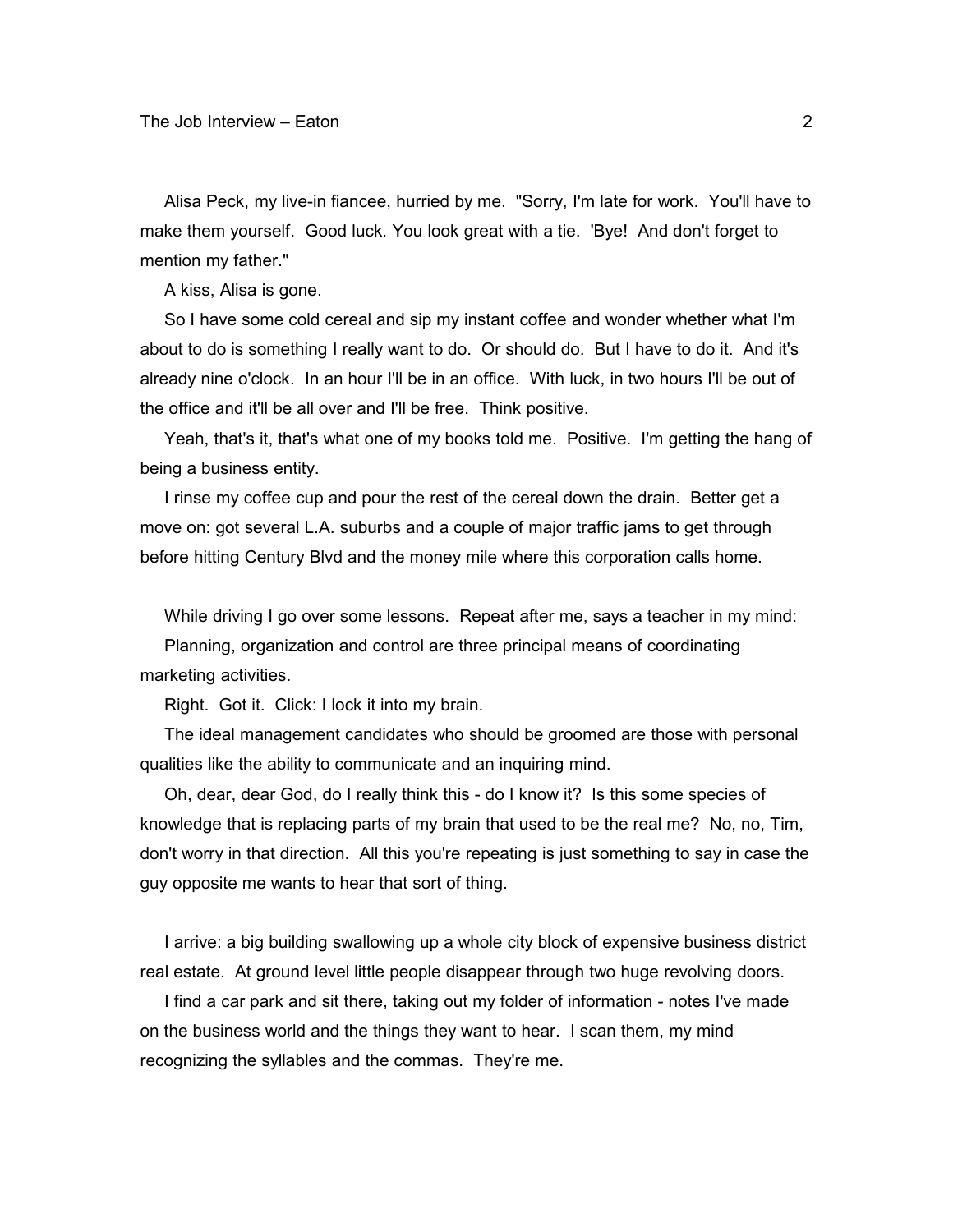Inside the building, guards behind a chest-high desk check my reality. Who I am and where I'm going. One picks up a telephone, turns his back to me and begins murmuring so I cannot hear. He waits, listens, hangs up, turns to me, assured that I'm real and supposed to be there.

"Floor twenty-four."

 He points toward a corridor where two rows of heavy metal elevators face each other. I join a crowd of businessmen with briefcases and women with tough looks. An elevator slides smoothly open and consumes me. We stand together listening to electronic music coming from invisible speakers meant to soothe the heart of the savage business person in search of the day's profit margin. Nobody in the elevator says a word. I'm not even certain they're breathing. Tim, somebody says in my head, you're now in the real world. At floor twenty-four, the elevator's mouth opens and spits me onto a carpeted corridor.

 To my right there's a locked glass door and beyond that more corridor; to my left, at the reception desk, there are two females with fancy hair and exactly applied makeup: smudge-proof faces. I announce myself, and they check a list. They go through some more phone murmuring.

 "Please wait there." They point me down another corridor where seats are arranged on either side. Two other males, young executive types who sit straight and silent, also wait. They nod as I sit with them. Underneath my butt the black cushioned seat sighs, letting out a tired, slightly exasperated sound as I sink in. I settle. I wait.

 Bored after two minutes, I look at the two business types sitting there trying to look like each other. Determined and decisive, ambitious, forceful, scared shitless. And still no one says anything to anyone. We're the enemy, each sitting in his world, wanting the job the others want.

A door opens.

"Dick Young?"

 The man opposite me springs up, nodding affirmatively to the open doorway. He touches his tie, straightens his jacket and puts on an earnest frown where his face used to be. A pudgy hand reaches from the doorway. Taking a step toward the threshold,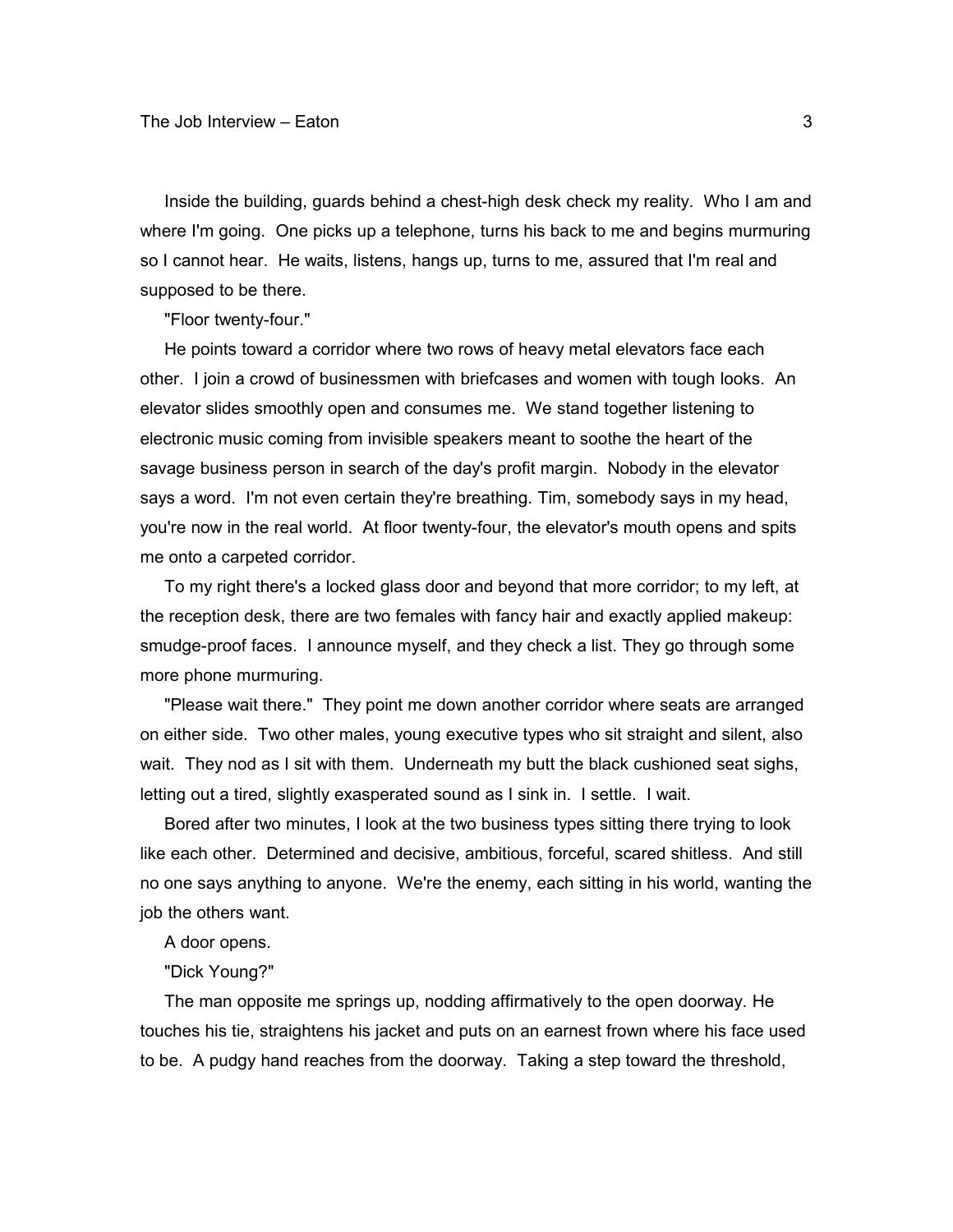the young man undergoes another transformation: a large, engaging smile - grabbing that pudgy hand firmly: "Hello!" as the door shuts behind him.

 Neither I nor the other fellow exchange a word or make a move. I glance at him; with small movements he chews the insides of his cheeks. He worries.

 There I sit, breathing in and out in the modern steel and gray building, feeling crazily calm, waiting for someone to invite me into an office to question my mind and figure if it could make more money for the corporation.

Exactly what I've been avoiding all my life.

 Think about it, Tim: going into a room where some interviewer probably has a Ph. D in corporate management techniques. He or she or it will know all about structuring the interview situation and reading my body language, and if you want the job, Timmy-boy, you've got to follow the goddamn yellow brick road, conform to the ABC specifications, read the same books, feed back the same garbage because that's what's expected, and then, oh, and then, Timmy-babes - you'll have your nine to five office job, hallelujah, goodbye, locked in, throw away the key.

 I've got to get out of this place. Work would never work. Me sliced thin and slotted piece by piece into the corporate structure. Sounds like suicide without actually doing it yourself.

 Then the same door swings open and that same young man comes out, sweat on his forehead and a fugitive look in his eyes.

"Tim Buckles?"

 I leap up and straighten my tie, unwrinkle my jacket, and feel the second guy, who was here before me, fix me with a hate-filled stare.

 As I approach the open door, I hear a noise within my head: "What are you doing to me?"

Another, smoother voice invites:

"Come in, come in."

 He's round, small, bald, and moves like a well-oiled mechanism that was made for being courteous and professional. He glides to a chair and indicates the opposite one for me. I place my body obediently in it; the black leather of the seat still holds the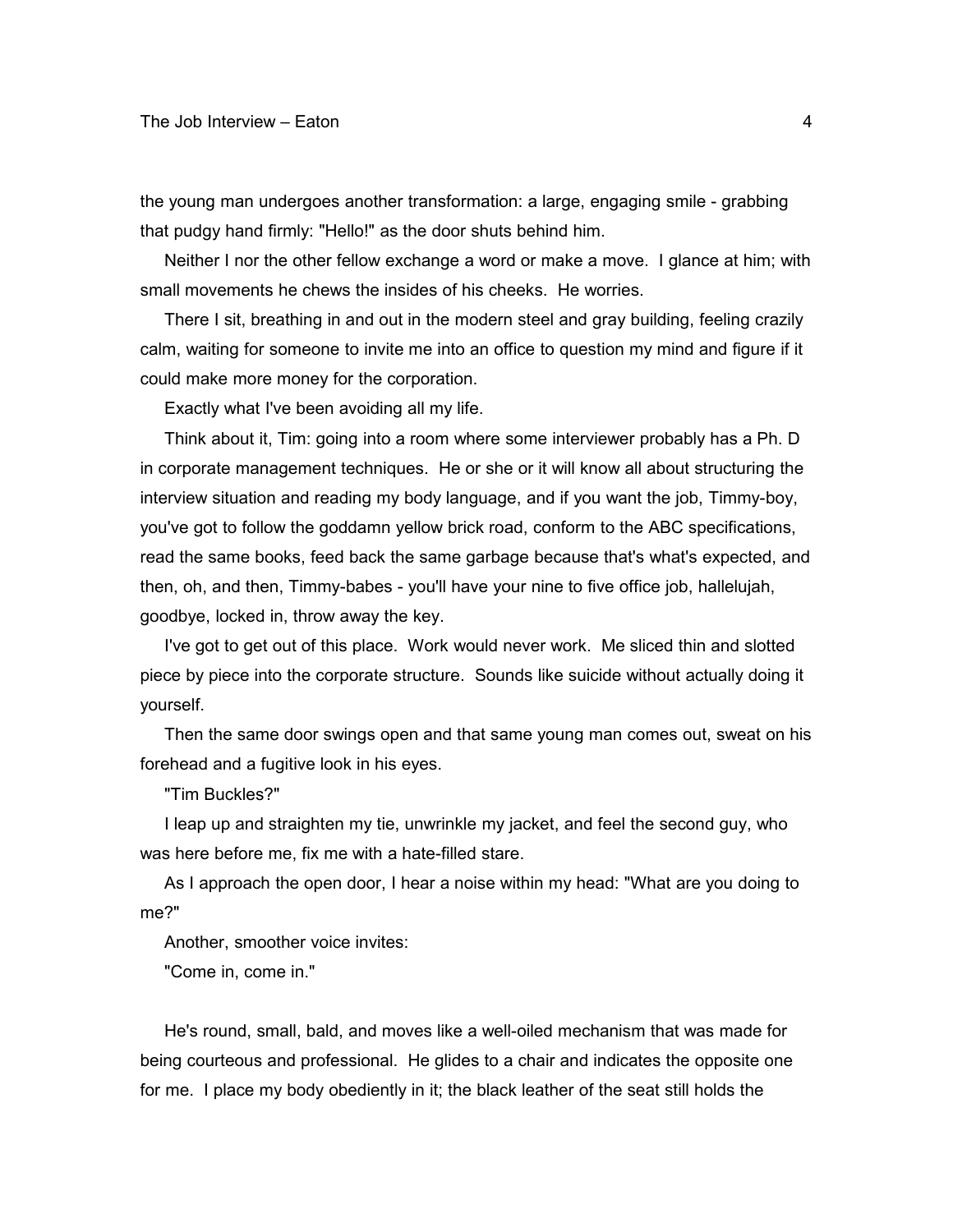warmth from the previous applicant. There's a small visceral explosion within; my stomach does a slow flop.

 "Mr. Buckles." He opens a file and shifts through its contents. *He's got a file on me?* Who told him what? "You're a special applicant, I must say.... Oh, excuse me. I'm Tony Welsh, director of human resources here at Nestor Richards. Been seeing so many people lately, I sometimes forget.... Expanding continually, hiring all the time.... But for your position - which at this point in time is not clearly defined - well ... we go through the motions for the extraordinary. You'll be moving straight through to Mr. Insko's office in a minute. General director for this division. Do I make myself clear?"

 I nod, hoping I'll catch up somewhere along the line. For the moment I'm studying his sweat. Popping up all along his forehead are these bright beads; real live bureaucratic nervous sweat. Now, I always thought not sweating was one of the prime prerequisites for working within a gigantic corporation, especially in such a peopleoriented position as human resources. And his verbal aptitude is severely lacking coherency and slickness. Rambles, doesn't finish sentences. Hmmm: his façade is neat and pin-striped, but it's got cracks all over it; he can't fake being real well enough. He must be some low-grade screener of people, not an essential component.

 "Before I show you into Mr. Insko's office, I would like to know how much background you have on the Nestor Richards Corporation?"

"I've done some research."

 "Well, let me fill you in from my perspective." He smiles, happy to do his job, his bald head glistening. His jaw goes up and down. "Nestor Richards is a multinational organization based in Los Angeles but with branch offices throughout all our major account areas, as well as regional headquarters in Europe, South America, Asia Pacific and of course all of North America. Our specific division in the corporation is dedicated to the dissemination of information and data supplied by our clients and customers to all corners of the globe. It is now commonly acknowledged by all of the most forwardlooking experts that we live in an era of information technology - although some would claim it's an information glut. We combat this trend by focusing on the most strategic markets, prioritizing key target groups, defining the process of local dissemination and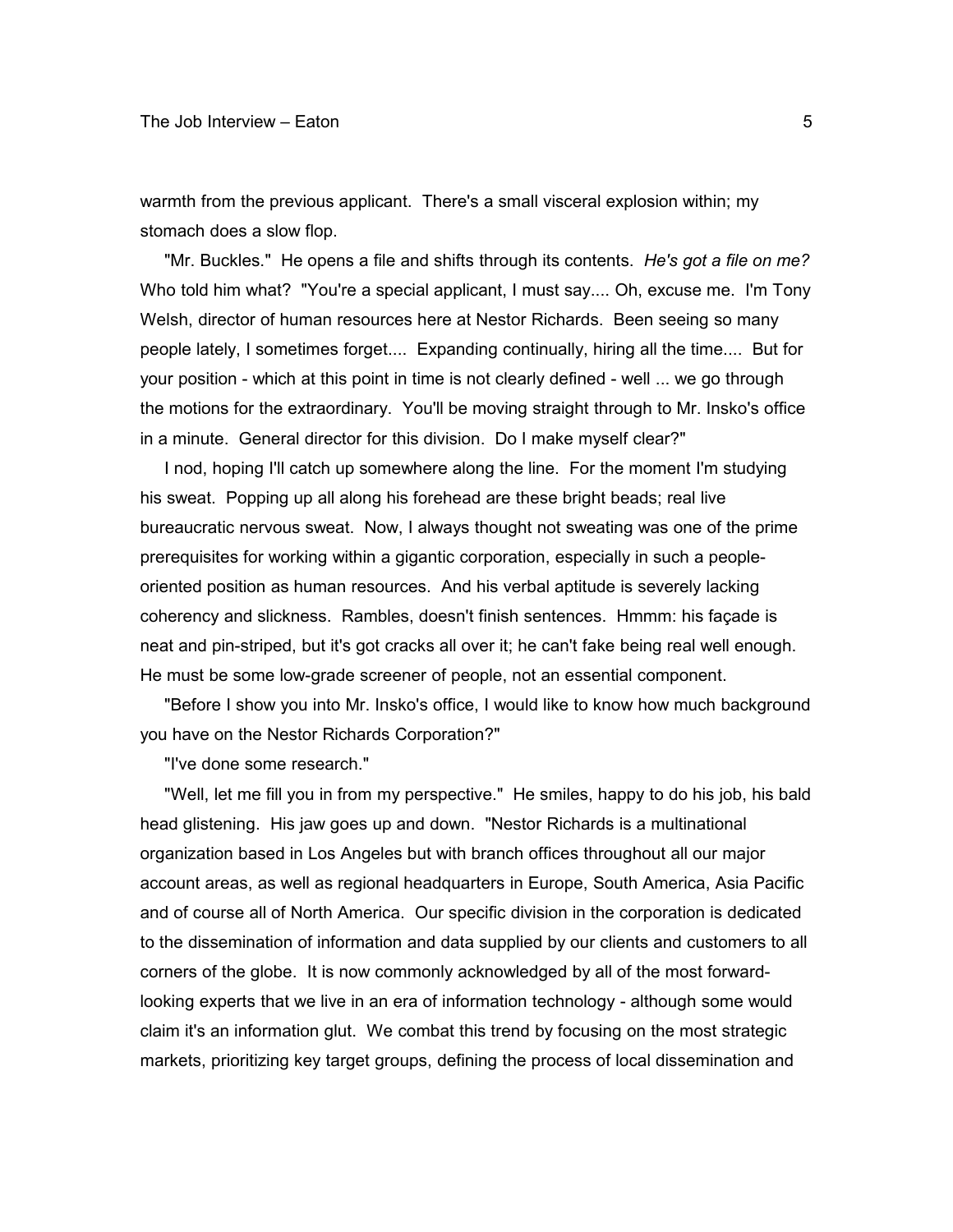then implementing well-defined plans and goals in order to maximize our own and our clients' success. That's where you come in."

I was afraid of that.

 "But Mr. Insko, I'm sure, will want to fill you in personally on that end. The technical details I am not fully conversant with. I'm a general-overview man. But do you have any comments up to this point?"

 I'd better, just to show some concern. "Well, actually, in my studies I have given extensive thought to the matters you've detailed. I fully appreciate the burden information must take, but another significant task is the focusing on the *quality* and *value* of said ideas. Wouldn't you agree?"

 "I think so," he says doubtfully. Either he doesn't know or he just wants to see what I'm up to first. Give him some more data.

 "Studying current trends leads one to the conclusion that the majority of ideas considered and adapted by individuals are not totally unique in their origin or depth. I think it is in the *collecting* and *implementation* of ideas that the main focus and importance should lie. It has been my conclusion that it is the careful collection and combining of the age-old with the brand-new that makes modern thought and commercial strategies unique and effective...." I move forward in my seat. "It is my contention that ninety to ninety-five percent of all ideas that are now established and in place as an integral part of our society have been around for many, many years, and that it is only a mere five to ten percent - if that much - which represent the truly new, the wholly innovative, whether it comes from individual minds and/or a group concept."

 "Exactly." His little eyes brim with hope for my future at the Nestor Richards Corporation. "Couldn't agree more with the main thrust of your points, although I recommend one or two nuances concerning suggested application. We must discuss them. But for now, it's getting on to the hour where Mr. Insko is expecting you. You must tell him what you've told me. I'm certain he'll be excited. Come. Let's go."

 In a strange, long leap he goes from sitting to standing at a door near the rear of his office, which I hadn't noticed. Ah, I am to be slid out a side door, where waiting candidates will not see me.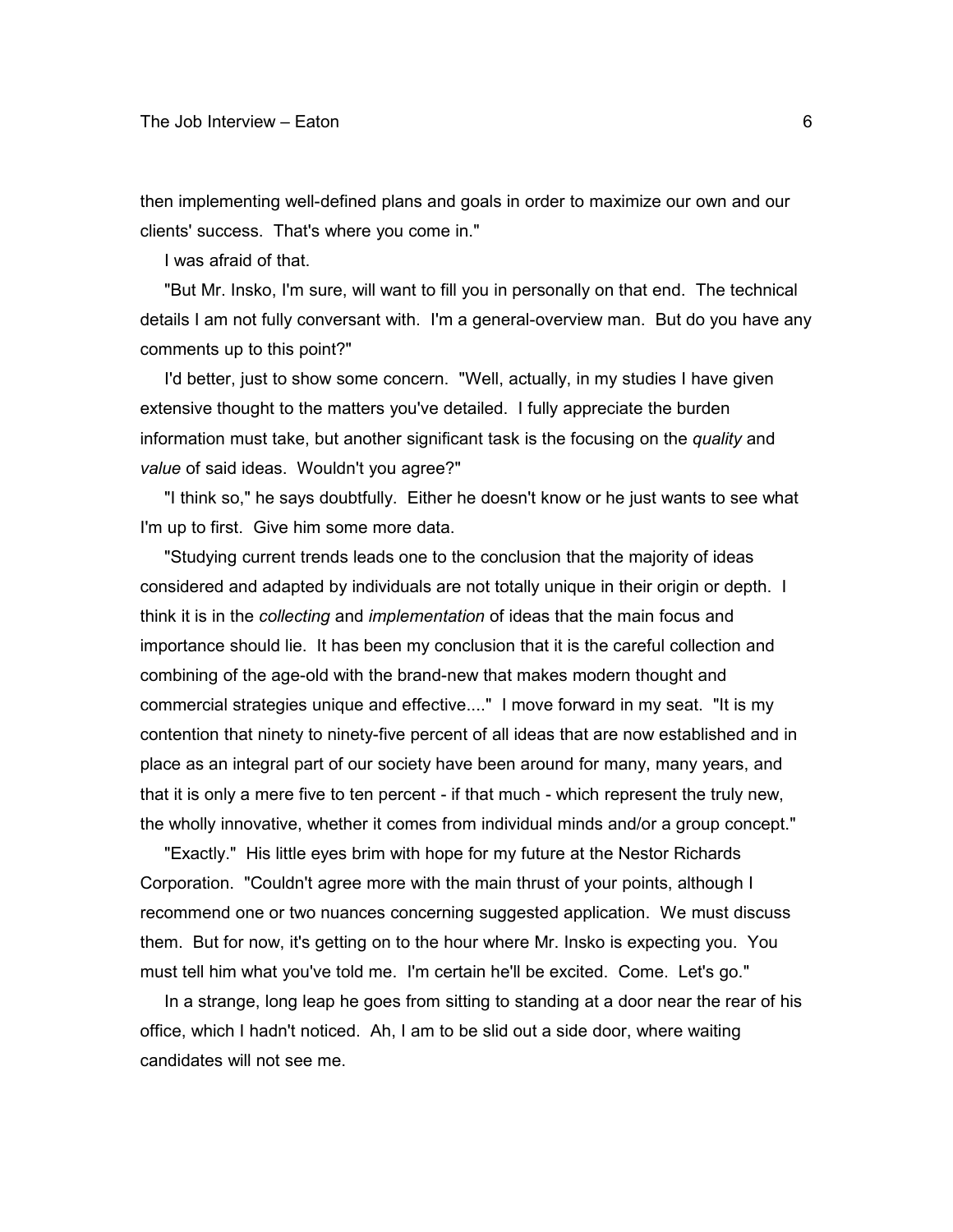Outside this door is a land of quieting carpet. The acoustics of the corporation absorb the sounds of our movements. We move past a spacious intersection of corridors before making an abrupt left and coming up against a bank of elevators. Mr. Tony Welsh presses a button and another elevator mouth opens. Stepping in first, Welsh turns to me and extends an invitation. A warm fear twitches muscles along my back, little spasms begin in my body.Control, be normal, and into the elevator. Up, up, and up, we whoosh along, my ears popping from the altitude and pressure, up and up until I begin to think we're going to hit the roof, smash straight through the blacktop, off into the air like a launched cubicle, tumbling over and over, head over heels, until we lose momentum and begin to fall, fall and fall.

 A soft jerk and we halt. The mouth opens and a corporate female is waiting there, expecting us.

"Good luck, and I'm sure we'll be seeing more of each other, Mr. Buckles."

I turn back, to see Mr. Welsh waving goodbye as he's swallowed whole.

 "Please follow me," says the woman, turning sharply to the left and rolling along on an invisible track on invisible wheels. I hurry to follow. This corridor goes on forever, past rows of doors, both closed and open. But this must be a far, unused, unfrequented corner of the corporation, because there's no one anywhere: just the silence disturbed by the slight sound of the cloth of my pant legs rubbing against itself as I move. The carpet here seems to grow up past my ankles.

 Abruptly the woman up ahead brakes and takes a sharp right. She never glances back to see whether I'm following, just rolls steadily on, assuming I'm there and keeping up. We suddenly are enveloped by a large room where there's nothing but two blurred paintings, then go straight on into a second room with some chairs, a third room with huge, closed doors. She stops.

"Please wait here."

 I nod and blink and I'm alone. I wonder if I could find my way out. Doubtful. So far, out here in the real world, I haven't been discovered. Everyone thinks I'm one of them. With my pin-striped suit, my hair combed right, and an automatic smile, the world thinks I'm real.

With a vengeance.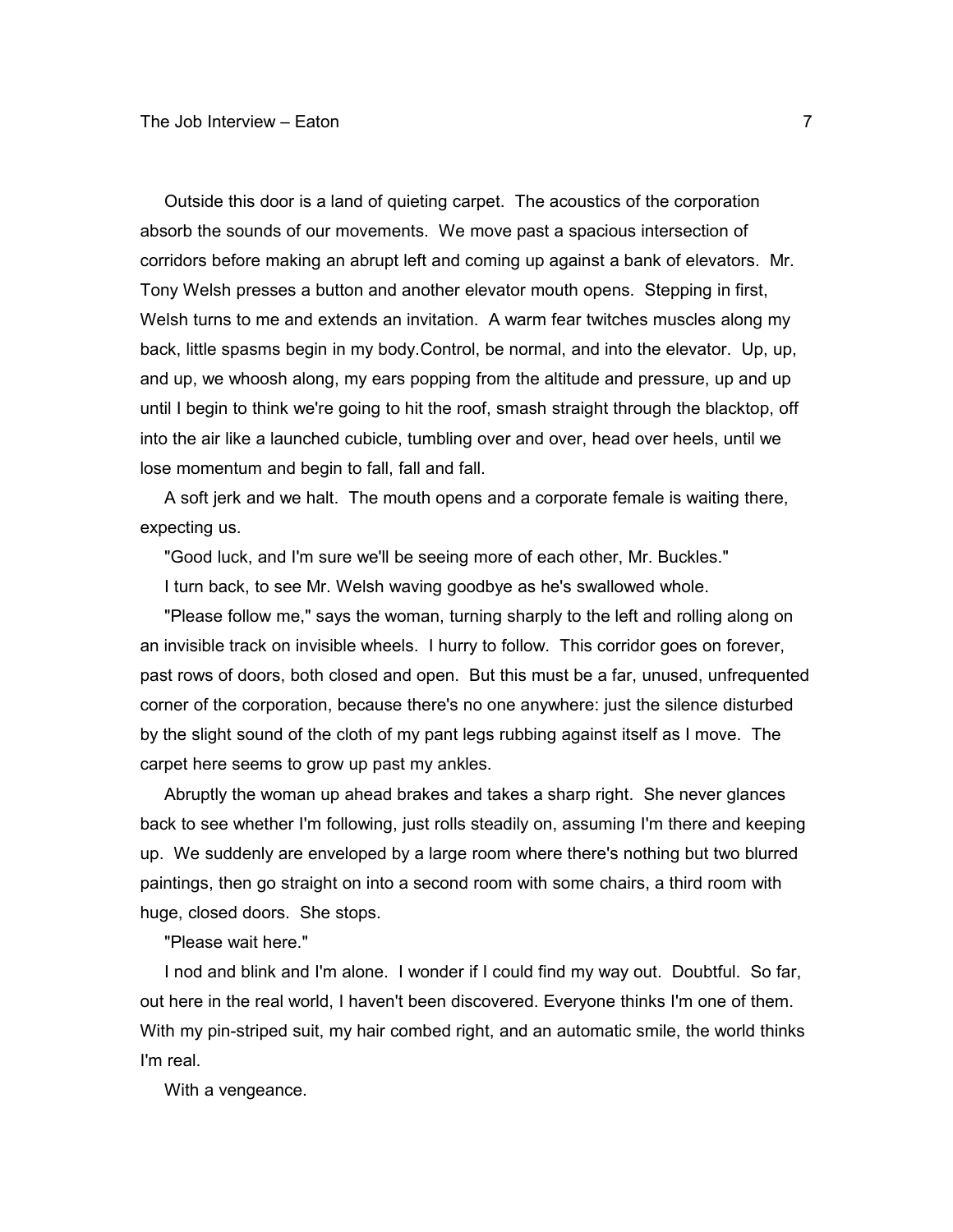I hear something moving. I turn - there's humming and the sound of sliding. The wall is parting. There's someone standing on the other side, though I cannot see a face, only a human outline with a glow around it.

 But I hear another set of smooth words coming toward me: "Come in, please come in, Mr. Buckles."

 The person is all that I dread. Much like Welsh only a new, improved version. The supersonic professional business executive: an open, extended hand, a frank smile, and some invisible, pervading odor that gives off an artificial scent of warmth, coming from some gland that these guys have evolved in order to simulate the human touch. His hand is soft when I shake it, a built-in bureaucratic slackness, though I can feel sensors located just under the palm that are picking up my vibrations and decoding their meaning and sending them to a computer implanted behind his left ear. His smile flickers as he consumes my data. Behind the sharp pinkish eyes I spot the brain functioning and figuring, seeing already how I'm going to fit into company policy: will I be able to carry it out or create some more? His hair is a full crown of tightly curled and neatly clipped red. He has smooth, pink jowls. He asks me to sit down. He goes behind a desk, a huge desk, that takes some time to travel round.

 But this guy's made for it - they were both probably manufactured at the same laboratory. He's a round pudgy man used to sitting behind a desk with papers and a telephone on it. He's been doing it for years. You can tell.

 My stomach, unable to contain my feelings, sends up a bubble of bile. It travels along toward my throat. But I sit with my hands politely folded before me, and swallow.

 He settles his body into the custom made chair behind his desk and examines me benignly. He has dim liver spots, like ancient faded ink marks, near his hairline, and on his temples and his sagging jowls. A round body encased in a business suit enthroned on a huge black chair that rises up high behind him. His face arranges itself into a contented smile of authority and welcome.

 Without any introductions, he states, "I believe you do not possess much practical experience in the business environment."

Here I go.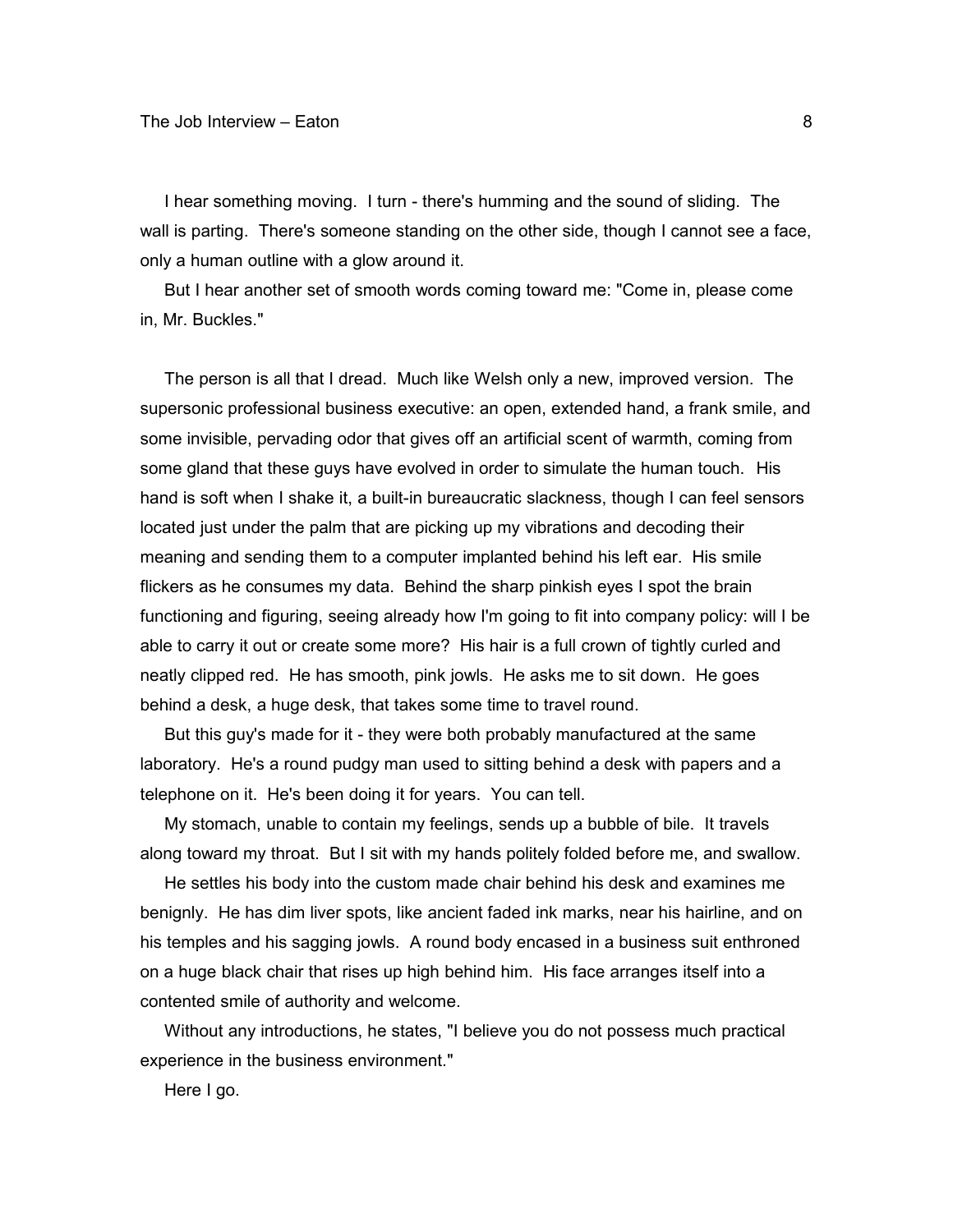To get the job, I have to be who he wants me to be.

 "Although I have not as yet held an official position that might be considered equivalent to the needs that the Nestor Richards Corporation requires, all my academic training and accomplishments--"

\*

"You're acquainted with Mr. Peck, I believe?"

"I know his daughter well."

"Nice girl. I've known her since she was four years old."

In that case: "I'm engaged to Mr. Peck's daughter."

"Congratulations."

 He smiles gently; it's like a flashbulb going off in my face. In that instant I realize that no matter what I say or how I perform, I'm going to be hired. Some sort of position is going to be offered. Alisa's papa has sent before me kind words in the form of praise; the rest, all this, is mere formality.

 "What exactly do you know about the Nestor Richards Corporation?" he asks.

 "I've done some research," I say. "You're a multinational corporation and that your division deals primarily in information dissemination. You focus on strategic markets and..." I repeat most of what I was told by Welsh.

When I'm through with my verbal dance, I smile.

"Yes," he acknowledges, "but that's not all."

"Oh?" Noncommittal, inquisitive. Willing to learn.

 "We want to be the best, we consider ourselves the best in the field, we want only to hire the best. We have high expectations accompanied by high rewards."

"I understand."

 "That way, we will remain the best.... Now, I will fill you in on the rest: where we come from, where we expect to go, our worldwide impact plans and goals...." He places his double chin upon the top of his tie and launches into his presentation. He tells about the corporation's history, the original Nestor Richards, the human being who sold the company to the stock market and is now fishing permanently in Vermont; he explains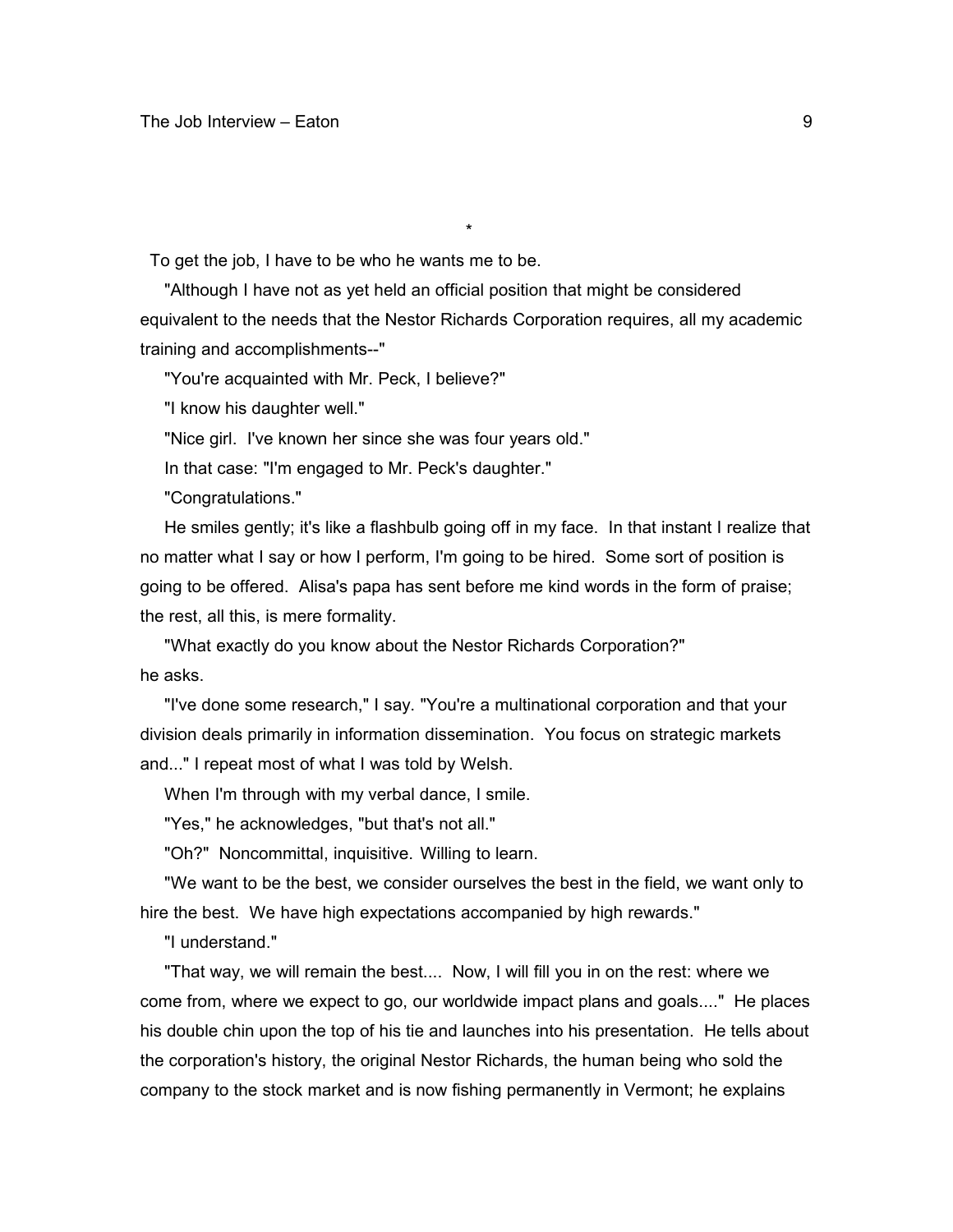the company's workings, the connective tissue between the many divisions and their diversifications; he relates expansion plans, the Corporate vision, and the various skills required to ensure that plans and Vision coincide; tells about the many opportunities available and the possible positions I might find myself in. And all the while he smiles: smiling as he explains his serious business.

 After a while I can no longer pay attention; his words become a blur of facts and figures; I can only watch and be fascinated. There have been certain people I've encountered in this world who are so very skilled and adept at performing smoothly, effortlessly, the ideal façade they've devised for themselves that I switch off from the verbal content yet remain wholly enthralled by the show. It's as if the guy has a script rolling past his inside eyes, which shoots the appropriate words from his brain and straight onto his tongue. His corporate personality clicks over like some automatic mechanism; and he hums, possessed, confident, professional. Slick talk. The hands folded like forgotten instruments on the table. Slick style. Yet so slick he slides right off.

 Occasionally I receive the message to nod: whenever he pauses I know he is indicating a little silent recognition from me is required. So I nod.

 He creates a significant pause: "But remember, this is a business. First and foremost: business."

Nod.

 "Much money is involved so I'm afraid you'll find there's a certain amount of politics. Even intrigues. Understand?"

Nod.

 "Dog eat dog." He stares at me, considering my fangs and my capabilities, my comprehension. His jowls tighten, his eyes narrow, his mouth pinches in concentration: he's looking inside me, checking my machinery, past my own façade and into the place no one sees, where I keep myself. Within, I cringe, trying to get out of his line of sight. Then, having seen what I've allowed, he relaxes his face; feature by feature, it goes slack and round. He smiles. "Good. You understand. Survival of the fittest," says the fat man.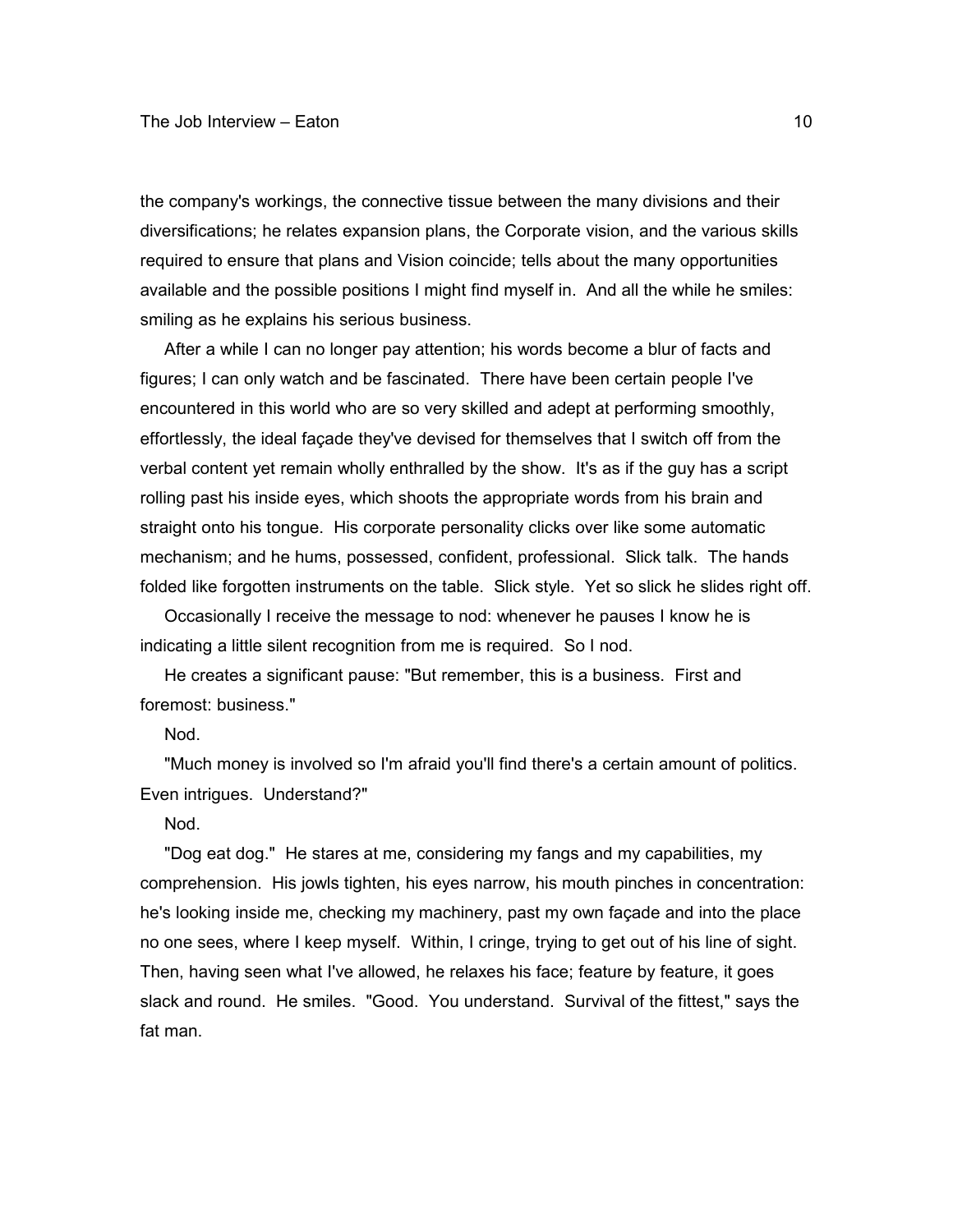For a moment I imagine him in my pool and me the lifeguard watching him smile and wave for aid as he sinks below the surface, calling out once, twice, and I do nothing about it.

 His telephone suddenly gives a small, humble beep. He lifts it to his ear. "Yes?" He listens, turning from me slightly. To me: "Excuse me a moment." To the phone: "Okay." And he looks out his huge window at the L.A. area and listens, occasionally mumbling inaudible monosyllables as his part of the conversation.

 I have time to check my pulse. Just a quick, discreet feel of a jugular. Still pumping away; yes, I'm still there, then.

He and his jowls swivel back round as he hangs up the phone.

 "Fine." He takes a look at me. "Sorry about the interruption. Listen, it's coming on noon. Why don't you join us for lunch. Talk a few things over. Tony Welsh'll join us, as well as Larry Lume, our corporate psychologist who would like to meet you. I trust you don't mind. Standard screening procedure in today's business environment. Even for those who come with Mr. Peck's recommendation." Followed by an oiled wink. "Okay?"

 We become four men in ties sitting round a table of food faking making light conversation, all the while measuring each others minds and personalities. Cutlery clicks and tinkles, food gets munched, liquid is sipped and swallowed. I sit there, docile, allowing these guys to ask me any- and everything they want; and I am obliged to justify myself. My neck and shoulders have gone very stiff. Business has begun to seep inside my bones. The big freeze as I become just another head, like them. Movement decreasing as photons and Buckle molecules are absorbed into the environment.

 "Yes," I find myself now admitting, "I am qualified to be a research psychologist in the field of human resources." I don't like to reveal this; I've never wanted people to know; they'll find a use for it; yet that's what this is all about. What they need is what I must say. "I am able to perform analysis on particular skills and abilities in individuals and assess the results."

 Lune, the in house psychologist, is all thin intensity and wispy blond hair, with big blurry blue eyes behind thick, rimless spectacles. He leans forward and drops the word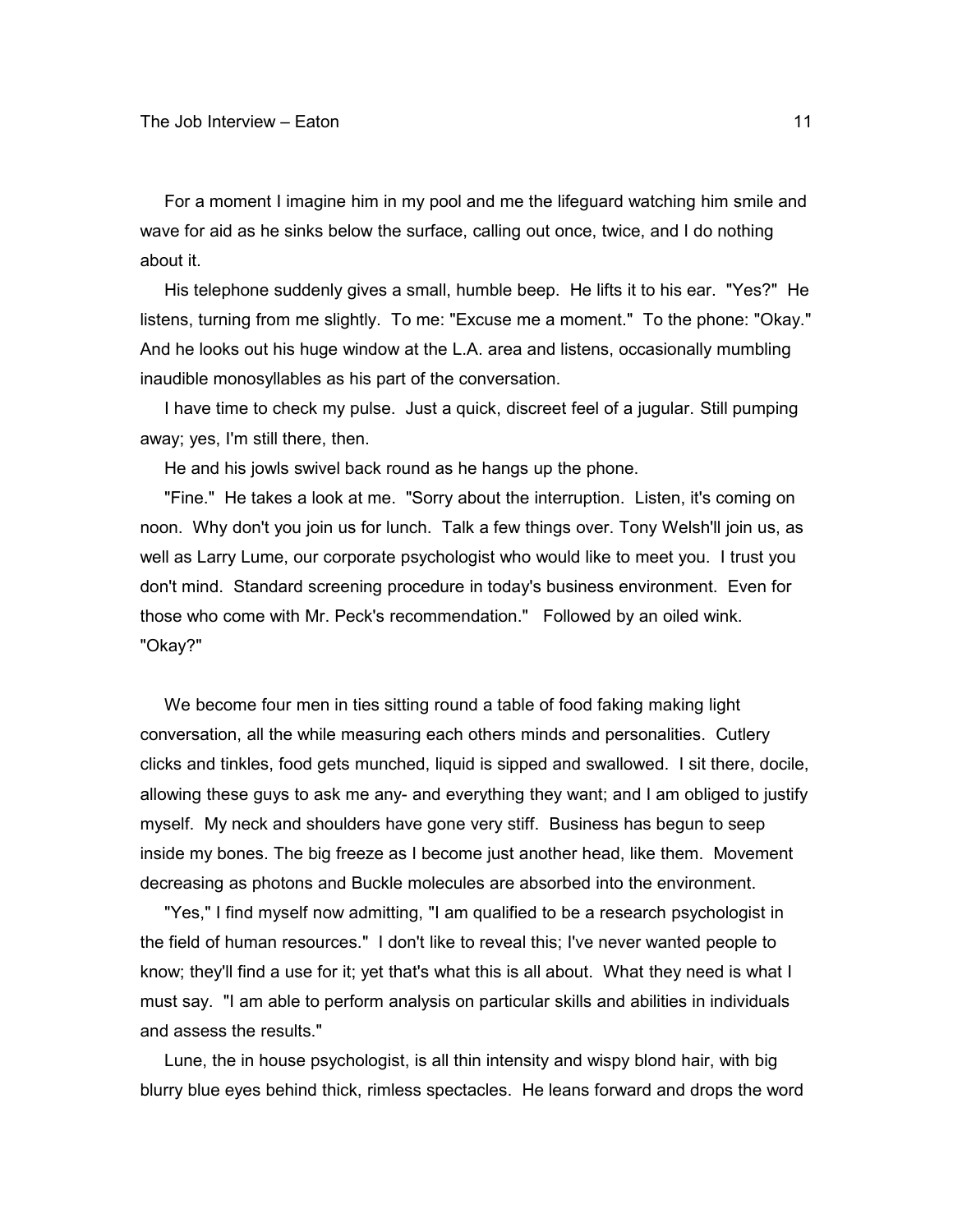"Psychomatic?" into my dish, hoping to see some ignorance and thus my incompetence. Fool, I've been studying the modern world of late.

 "What about it?" I reply. "This is a new method based on old formulas. It concerns evaluating statistics pertaining to individual talents and correlating the career achievements and latent performance capabilities...." Help! Someone get me out of this labyrinth of verbal garbage I've allowed the modern world to teach me.

"Yes?" someone says, wanting more.

 More: "I am competent in testing computing skills, logical thinking aptitude, lateral conception ability, verbal communication skills. I am confident of being able to sort through a large assortment of dissimilar information and delivering concise results on the functional abilities of present and potential employees."

 Lune and Welsh sit there stunned, their mouths just about on the verge of plopping open; they probably didn't know there were human beings who could talk so efficiently about their nonsense. Only Insko, the huge head, remains unmoved and unblinking, the only one who assumes my behavior is normal and expected. I keep it rolling.

 "If we consider the ideal management candidates, for example, those who should be groomed are those with personal qualities such as the ability to communicate and an inquiring mind. The first of these, together with the ability to integrate with other members of a project team, is usually high on any corporation's list."

Breath.

 "Personality tests should always be run concurrently with skills tests to measure accurately the overall motivated ability. I believe behavioral tests have their necessary place in team-building circumstances, to make sure that individuals integrate. This is a major consideration, don't you think?"

 Insko the businessman nods, a slow smile spreading on his face like butter on a spongy muffin.

"You communicate very well."

 But I don't know what I'm talking about. "Thank you. As mentioned, I have been well trained."

 "But if I may say," Welsh the human resources director butts in, "it all sounds just a bit inhuman. People are people after all." I instantly see that he just wants to show the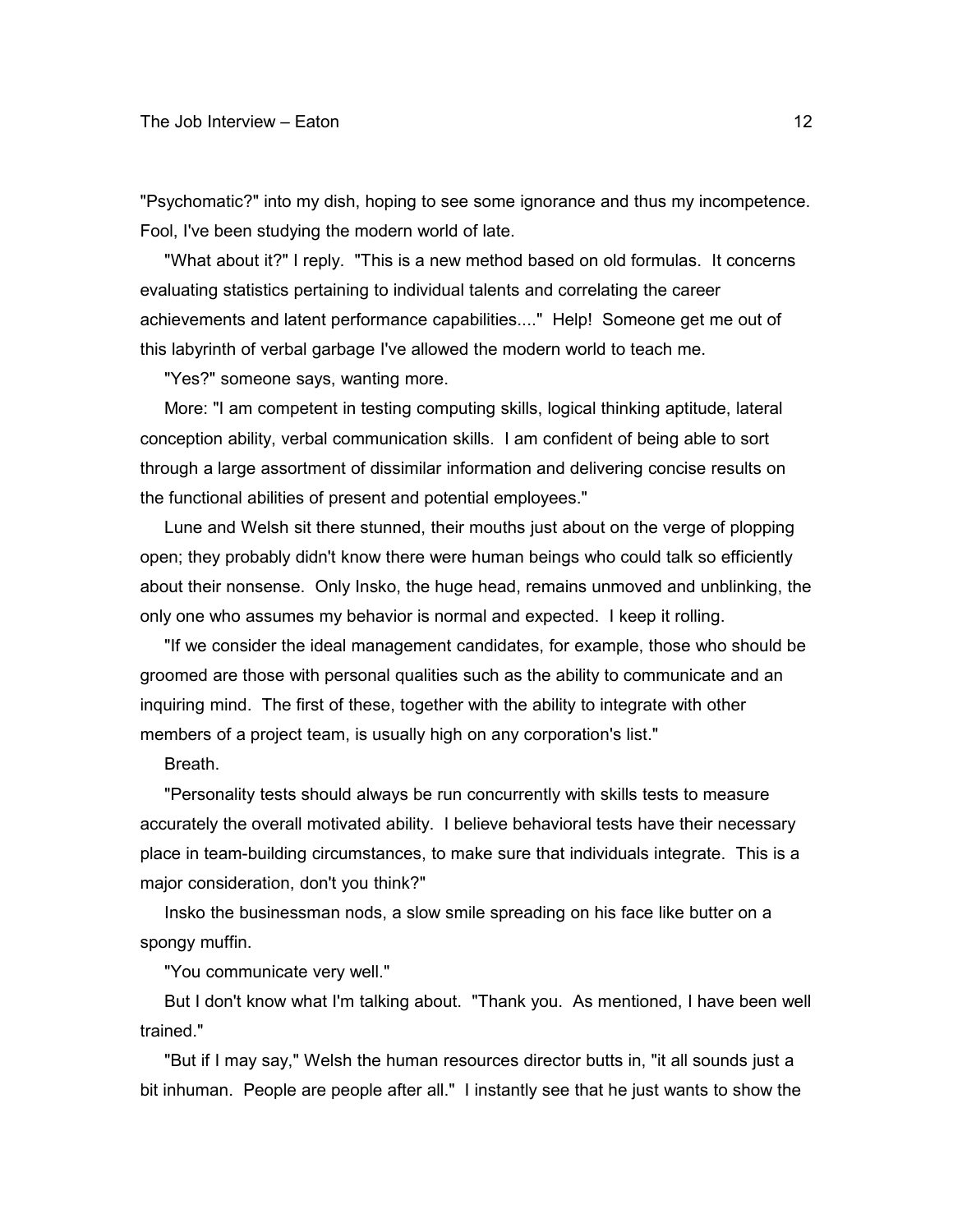boss man that he's not completely worthless; that he is able to contribute an independent opinion and earn his money during this supposedly harmless, relaxed lunchtime screening process.

 Aaaahhhh! Attack with earnest tones. "Yes, sir," I actually say, turning my stiff neck and openly honest face toward him. "I certainly do not wish to give the impression that scientific tools and methods are to take the place of the personal interview. Otherwise I wouldn't be here with you gentlemen at this table." And smile all around, to show how subtly clever I am and that I understand the situation. Just scoring points. "Empathy is a key factor that must always be kept in mind in interpersonal relationships."

"Exactly."

 Welsh sent out the message that he needed a humanistic angle; I gave him one. He believes my noises, nodding away over there in agreement.

 "I have a growing interest in this area," Insko suddenly says, actually adding to the conversation for the first time. All heads swivel quickly on their stiff necks to hear God speak. Pay attention, reverently. "There is a potential for misuse, though."

 Have to judge this one.... No, he doesn't want any comment. He wants to hear his own voice within a respectful silence; he's only gearing up to speak.

 But when he opens his mouth, I don't hear a thing. The other two are leaning forward intently, though; they must be receiving aural information. My God, I've gone away. The insides of my head are blocking sound; someone's rearranging my matter. There's someone in here that wants my full attention, to point to knowledge I possess but cannot allow to trespass on my flow of bureaucratic words. *The longer you spoke, the less sense you make to yourself; as the words tumbled out, the less urgent the subject seems*.

 Was that me, him or someone else? The insides of my head are twisting out of control.

 Just as suddenly, the businessman's voice breaks through: "...individual resources say, land or oil - are finite; but information is infinitely expandable. That's our job, fill the marketplace with usable, precise knowledge. Now perhaps I'm just an old American idealist - you two tell me, you're the experts in the mind - but are we or are we not in our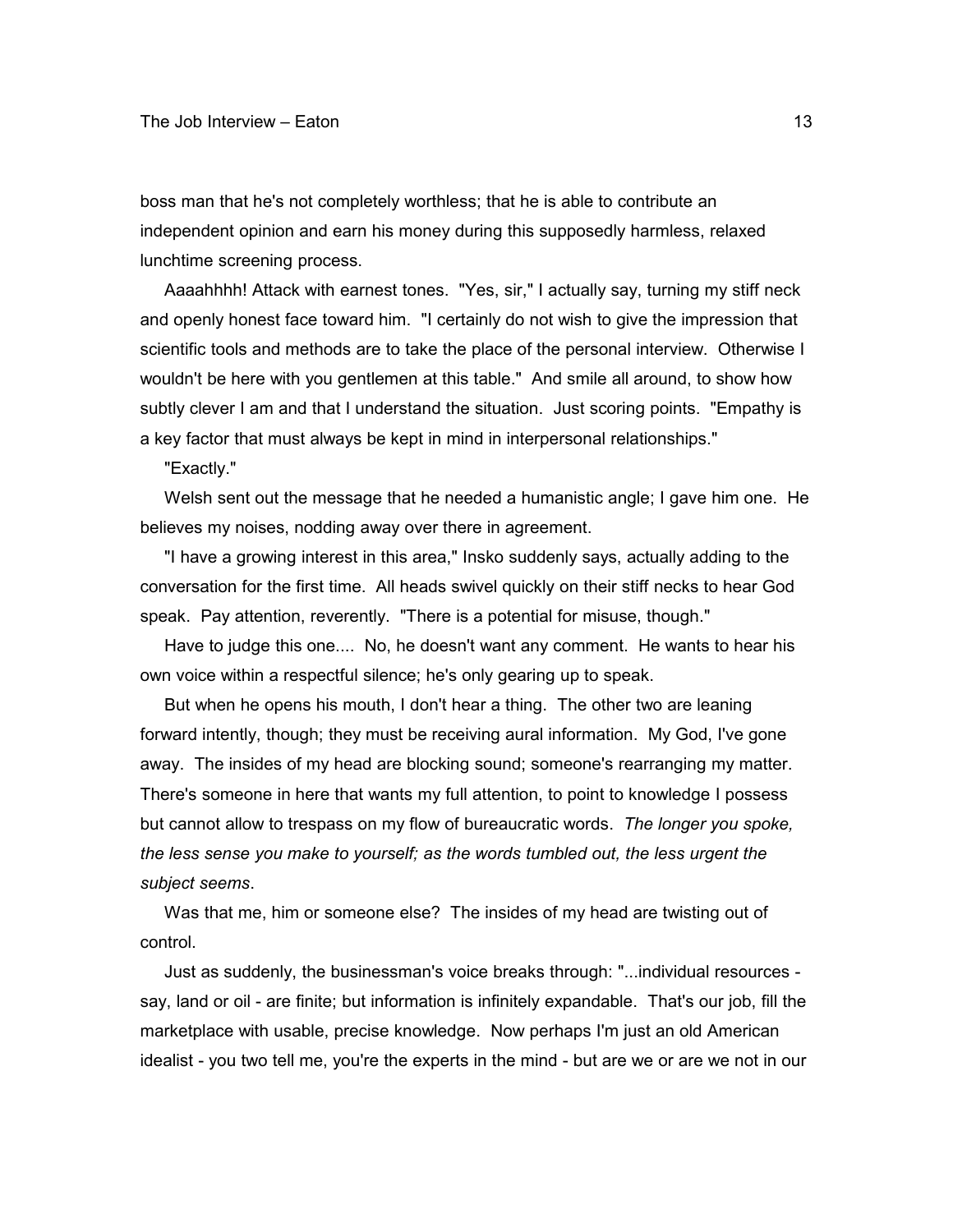own ways, through the Nestor Richards Corporation, performing a valuable function for the future of the United States?"

 Then it's gone again. Absolute silence. I'm going in and out. Lume's looking at me to respond so I let out an extended comment while trying to figure out what's happening in me. But I cannot hear myself speak; no resonance or echoes to reassure me that coherent speech is issuing from my mouth. Yet someone inside me is yelling at me: "Don't worry! You were right - it's just like school! They don't want to hear what you know, only what you can repeat!" *Who is that?*

 The people around the table are nodding in agreement. I must have made sense; somebody somewhere must still be in control. But I'd better shut my lips while I'm ahead. I move my fingers toward my mouth and, touching the lips, make certain they are no longer moving.

*AAAAhhhh!*

My God, who was that?

 It's as though there's a crowd inside my head. Different voices, from unknown portions of me, yelling, wanting attention, taking control.

 Somebody's saying, "... problem solving requires a clear understanding of the objective, an appreciation of the context and of..." that's either them out there, or me continuing my automatic spiel for them, or it's unused words here inside my head that have yet to be spoken and are floating through my consciousness, seeking egress. My hands slip underneath the tablecloth to grip my thighs. Hold on.

 I blink, and they are halfway through dessert. So am I. Where did I go? What happened?

 And I thought I'd gone beyond madness. But now these blackouts. Ear-outs. Mouthouts. Out--

 "Now, since you've agreed to our terms, I need you to sign a couple of forms...." I'm back in an office; when did this occur? Just Welsh and me. What happened to the others? Did we shake hands; was parting cordial; did they like me; do they want me; have I a job?